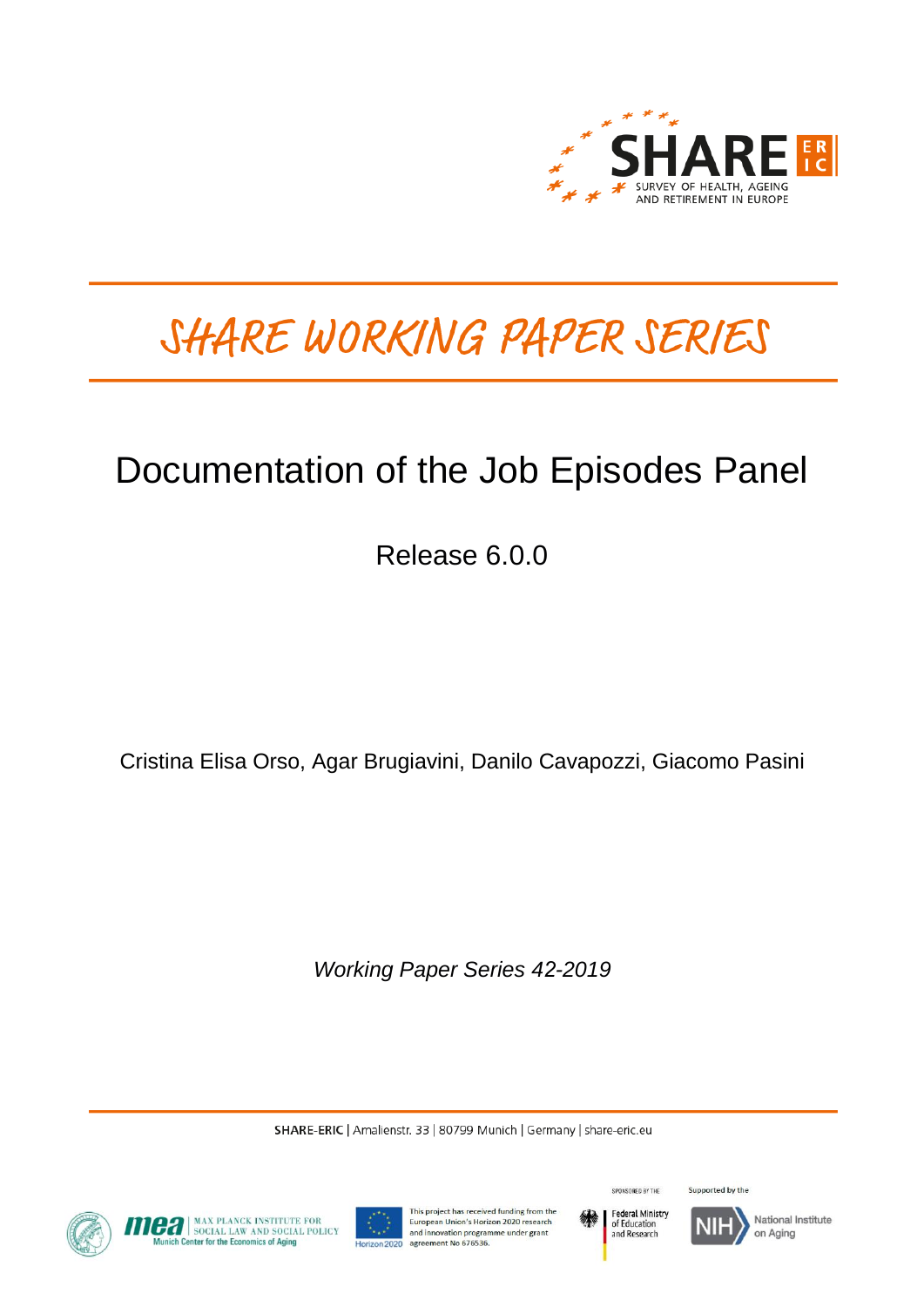

# **Brief Description of SHARE Job Episodes Panel data release 6.0.0**

### **(sharewX\_rel6-0-0\_gv\_job\_episodes\_panel)**

*Cristina Elisa Orso, Agar Brugiavini, Danilo Cavapozzi, Giacomo Pasini*

March 31st 2017

The dataset rearranges information taken from waves 1 to 3 of SHARE in order to create a ready-touse "long panel" where we identify the labour market status of each SHARE respondent throughout her/his life. The long panel as it stands can be easily integrated with other information from SHARE or contextual/institutional information.

This dataset is based on release 6.0.0 of waves 1, 2 and 3 (SHARELIFE). Consistency with other releases cannot be granted.

A detailed description of the methodology and assumptions underlying the construction of the dataset is available in the SHARE working paper 11-2013: "Working life histories from SHARELIFE: a retrospective panel", by Agar Brugiavini, Danilo Cavapozzi, Giacomo Pasini and Elisabetta Trevisan, and in the SHARE working paper 18-2014: "Migration, family history and pension: the second release of the SHARE Job Episodes Panel" by Liudmila Antonova, Luis Aranda, Giacomo Pasini, and Elisabetta Trevisan.

Please use the following additional acknowledgement when publishing with SHARE Job Episodes Panel data:

This paper uses data from the generated Job Episodes Panel (DOI: 10.6103/SHARE.jep.600), see Brugiavini et al. (2013) and Antonova et al. (2014) for methodological details. The Job Episodes Panel release 6.0.0 is based on SHARE Waves 1, 2 and 3 (SHARELIFE) (DOIs: 10.6103/SHARE.w1.600, 10.6103/SHARE.w2.600, 10.6103/SHARE.w3.600).

The basic acknowledgement for SHARE data from the different waves can be found at: <http://www.share-project.org/data-access/citation-requirements.html>

Please cite the dataset in your references as follows:

Orso, C.E., A. Brugiavini, D. Cavapozzi, G. Pasini (2017): SHARE Job Episodes Panel. Release version: 6.0.0 SHARE-ERIC. Dataset. DOI: 10.6103/SHARE.jep.600

In addition, please do not forget to provide us with information about all publications with SHARE data by emailing to  $info@share-project.org$ .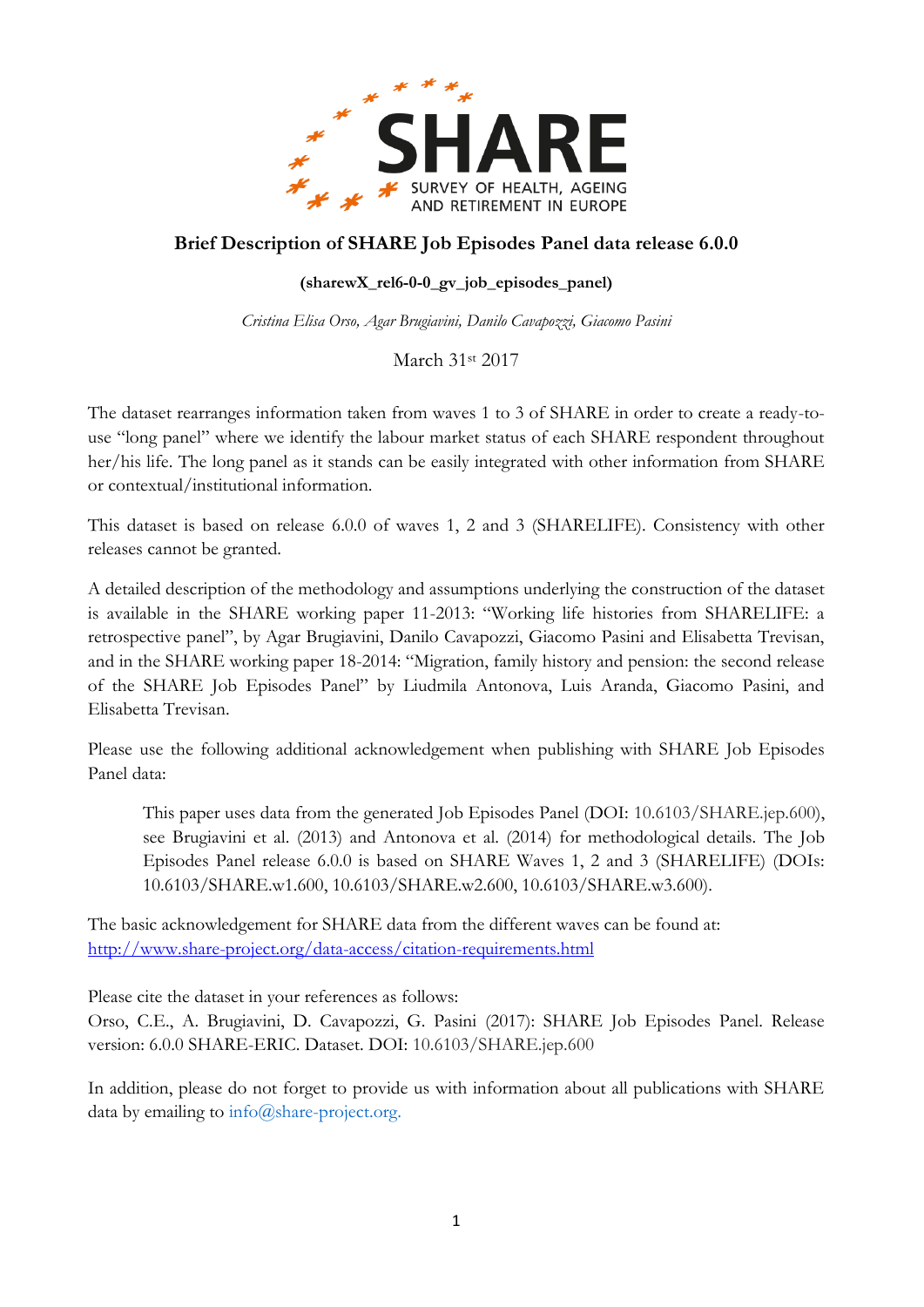## **List of variables included in the Job Episodes Panel data**

| mergeid              | person identifier (fix across modules and waves)                  |  |
|----------------------|-------------------------------------------------------------------|--|
| hhid <sub>3</sub>    | household identifier wave 3                                       |  |
| yrbirth              | year of birth respondent                                          |  |
| gender               | gender respondent                                                 |  |
| age                  | age of respondent                                                 |  |
| year                 | year                                                              |  |
| country              | country identifier                                                |  |
| ordjob               | job spells numbering                                              |  |
| industry             | job industry                                                      |  |
| job_title            | employee, civil servant or self employed                          |  |
| first_wage           | first wage for each job - nominal value of local currency at time |  |
| currency_fw          | currency of first wage - coded                                    |  |
| reason_endjob        | reason left job                                                   |  |
| lastwage             | wage at end of main job                                           |  |
| lastincome           | work income at end of main job                                    |  |
| currency_lw          | currency of main job wage - coded                                 |  |
| first_income         | first job income self-employment - nominal value of local         |  |
| currency             | at time                                                           |  |
| currency_fi          | currency first job income - coded                                 |  |
| first_pension        | first pension benefit nominal value of local currency at time     |  |
| currency_fp          | currency first pension benefit                                    |  |
| in_education         | in full time education                                            |  |
| working              | working spell                                                     |  |
| working_hours        | full time/part time                                               |  |
| unemployed           | unemployment spell                                                |  |
| retired              | retirement spell                                                  |  |
| mainjob              | main job episode                                                  |  |
| country_res          | Country of residence in a given year                              |  |
| nchildren_nat        | Number of natural children alive in a given year                  |  |
| nchildren            | Number of children alive (including adopted children) in a        |  |
| given                | year                                                              |  |
| age_youngest_nat     | Age of the youngest natural child alive in a given year           |  |
| age_youngest         | Age of the youngest child alive, including adopted children, in a |  |
| given                | year                                                              |  |
| withpartner          | Dummy, takes value 1 if Resp is cohabiting with a partner         |  |
| married              | Dummy, takes value 1 if Resp is married                           |  |
| contrib_employee     | Pension contribution rate by the employee                         |  |
| contrib_employer     | Pension contribution rate by the employer                         |  |
| ret_age              | Statutory retirement age                                          |  |
| early_age            | Early retirement age                                              |  |
| early_ret_reduction  | Early retirement reduction rate                                   |  |
| currency_min_pension | Currency of minimum pension                                       |  |
| currency_max_pension | Currency of maximum pension                                       |  |
| min_pension          | Minimum pension benefits                                          |  |
| max_pension          | Maximum pension benefits                                          |  |